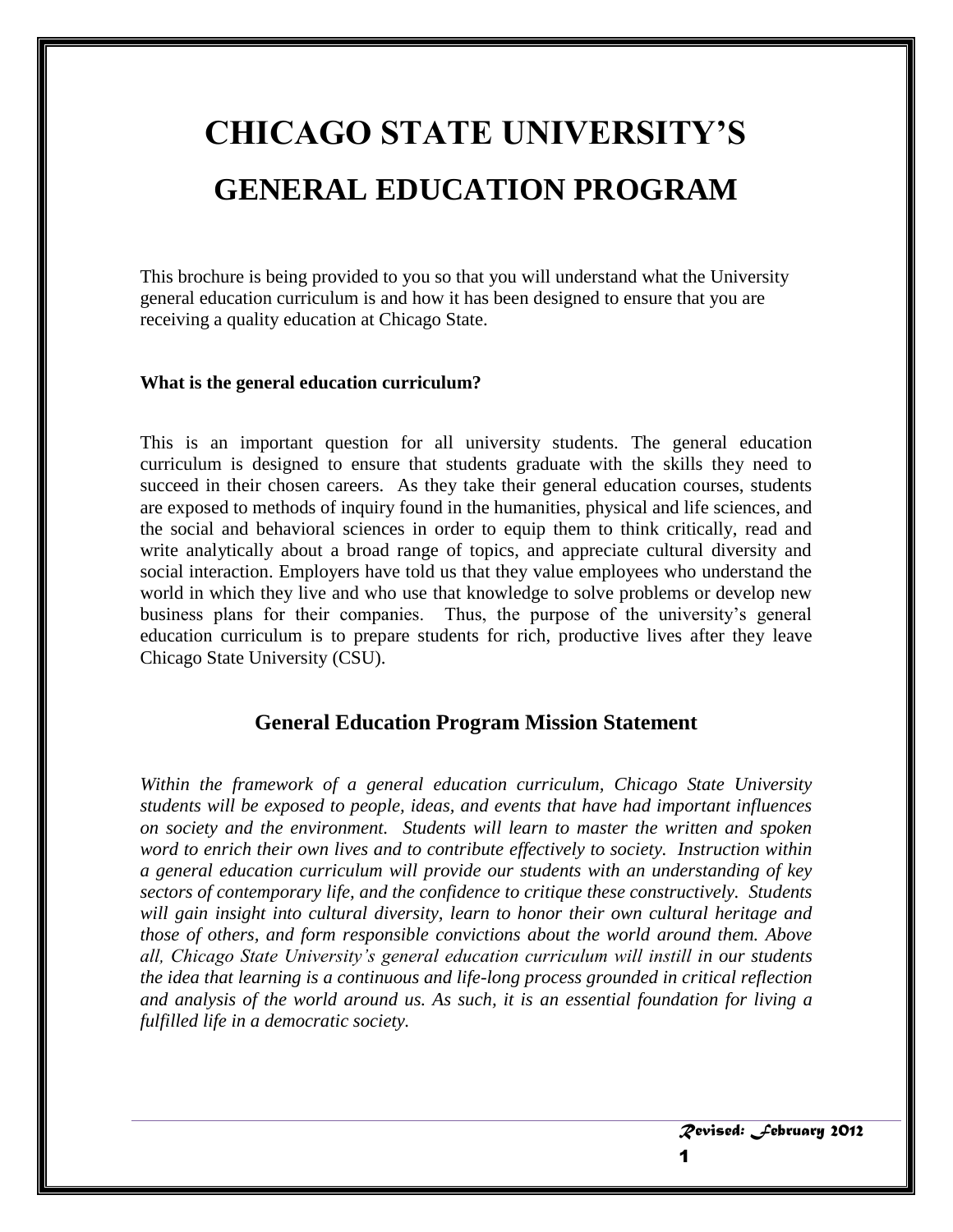# **UNIVERSITY GENERAL EDUCATION OUTCOMES**

# COMMUNICATION

#### **I. DEMONSTRATE EFFECTIVE ORAL AND WRITTEN COMMUNICATION SKILLS.**

- *Use the standard dialect of American English in speaking, reading and writing.*
- *Demonstrate the ability to read, understand, and paraphrase complex ideas and arguments in written and oral form.*
- *Demonstrate basic communication skills in a foreign language.*
- *Demonstrate utilization of various media formats in presenting ideas.*

# DIVERSITY AND INTERACTION

# **II. DEMONSTRATE AN UNDERSTANDING OF CULTURAL DIVERSITY AND INTERRELATEDNESS AS WELL AS HUMAN AND ENVIRONMENT INTERACTION.**

- *Be able to analyze artistic expressions and the creative processes in the literary, visual, and performing arts.*
- *Express the relationship among arts, culture and cultural values.*
- *Demonstrate an understanding of the interaction among human beings, human cultures, and the environment.*
- *Articulate the interrelatedness of culture, race, class, gender, and human identity and personality.*
- *Demonstrate knowledge of the philosophical, religious, ethical, social, historical and political heritage of diverse cultures other than one's own.*

# CRITICAL THINKING

## **III. DEMONSTRATE CREATIVE AND CRITICAL THINKING, ANALYTICAL REASONING, AND PROBLEM SOLVING SKILLS.**

- *Find information, evaluate it critically in terms of reliability and use it appropriately in one's own thinking and writing.*
- *Recognize the role of creativity in problem-solving, addressing issues and concerns and generating new knowledge.*
- *Apply analytical skills, including logical and mathematical reasoning, to the natural sciences, social sciences and the humanities.*
- *Evaluate the adequacy of solutions with regard to their social, economic, historical, political, philosophical and environmental impacts.*

*Revised: February 2012* 2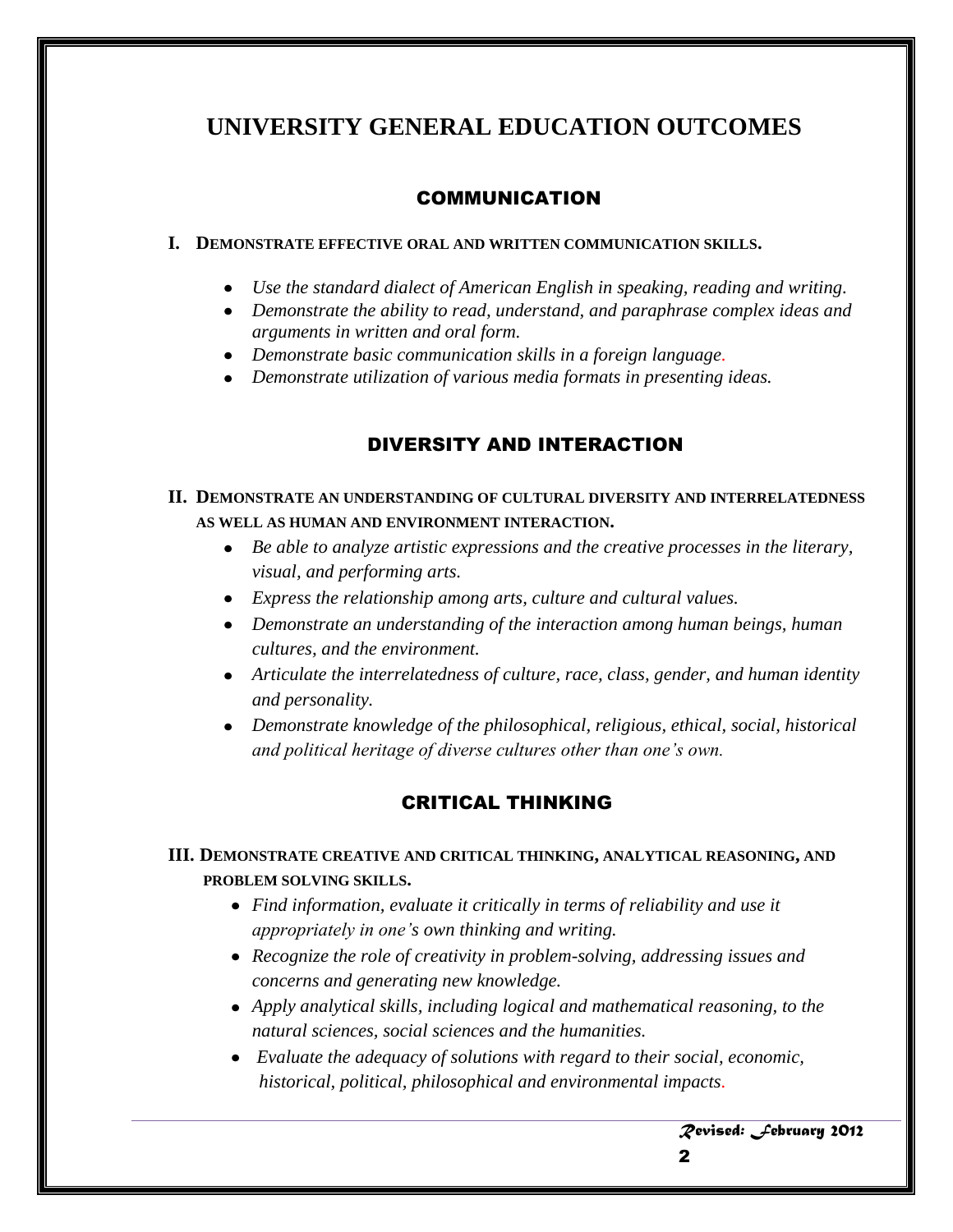# METHODS OF INQUIRY

#### **IV. APPLY THE BASIC VOCABULARIES, QUESTIONS, AND METHODS OF THE HUMANITIES, SOCIAL SCIENCES, AND NATURAL SCIENCES TO THE PROCESS OF INQUIRY.**

- *Apply the language of mathematics as a means of modeling and communicating ideas and information in verbal, analytical, numerical and graphical forms.*
- *Apply the scientific method(s) including the formulation and testing of hypotheses using empirical observations and data collection.*
- *Apply the methods of inquiry in the arts, humanities and social sciences.*

## RESPONSIBILITY AND SOCIAL JUSTICE

#### **V. DEMONSTRATE AN UNDERSTANDING OF AND ENGAGEMENT WITH THE SOCIAL DIMENSIONS OF CIVIC LIFE.**

- *Demonstrate an understanding of the contribution of education toward the advancement of society.*
- *Demonstrate an awareness of the responsibility for the consequences of action and policy at the local, regional, national and global levels.*

#### SCIENCE AND SOCIETY

#### **VI. DEMONSTRATE AN UNDERSTANDING OF THE INTERACTION BETWEEN SCIENCE AND TECHNOLOGY, SOCIETY, AND THE ENVIRONMENT.**

- *Demonstrate how scientific inquiry affects our understanding of the natural world and the human condition.*
- *Recognize the implications of the use of technology on society and the environment.*
- *Demonstrate an understanding of the impact of society on science and technology and the environment.*